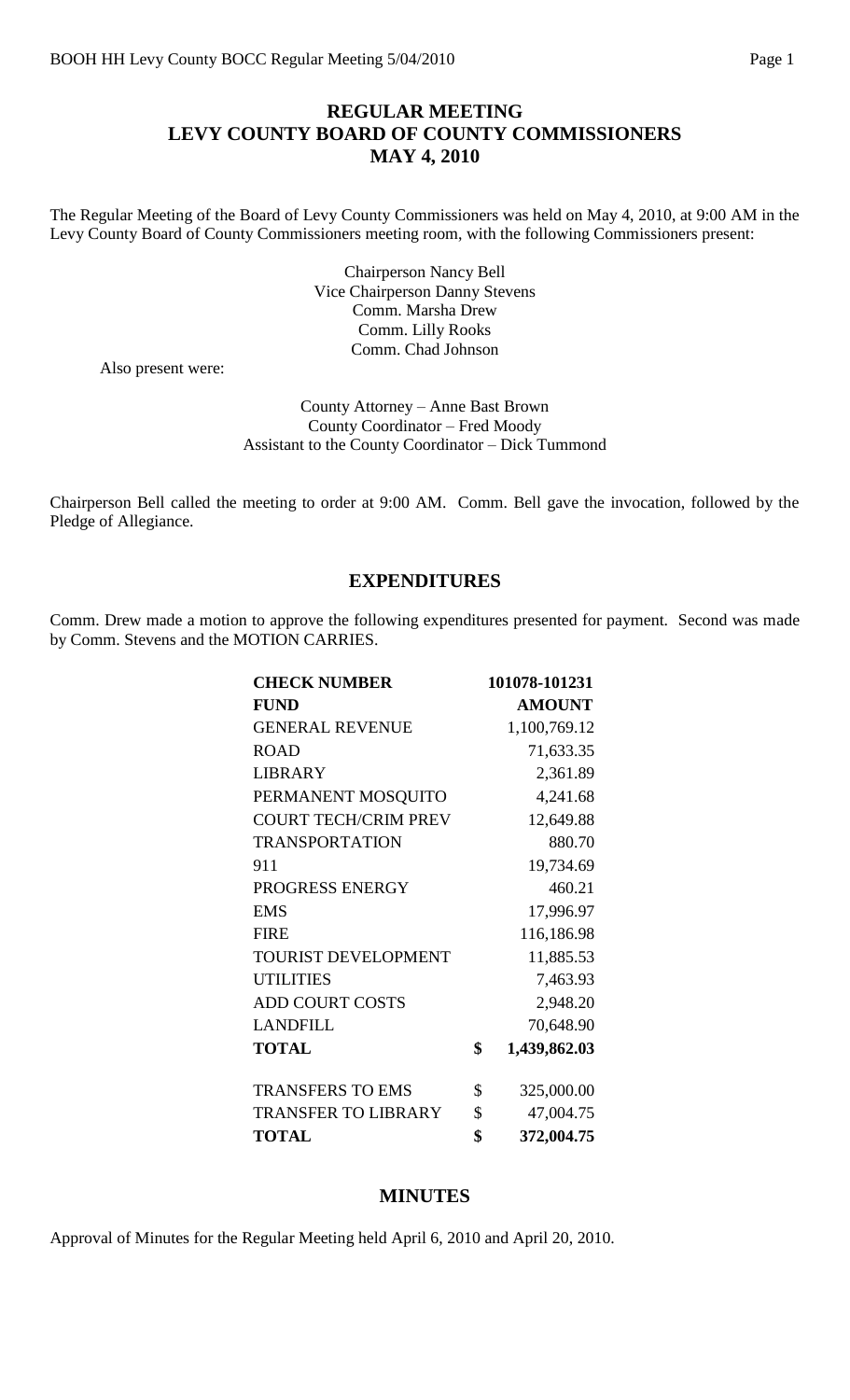Comm. Stevens made a motion to approve the minutes for the regular meeting held on April 6, 2010 and April 20, 2010 as presented. Second was made by Comm. Rooks and the MOTION CARRIES.

#### **EMERGENCY MANAGEMENT**

Mark Johnson, Director

Mr. Johnson provided information to the Board and gave an update on the recent Deep Water Horizon oil spill in the Gulf of Mexico and what is being done to contain and stop the leaking well, as well as how this could possibly impact the Gulf coast of Florida and our county. Mr. Johnson stated until the oil is an eminent threat, no action is necessary in our area yet.

## **ZONING**

Rob Corbitt, Director

A. Final Plat "Meadow Wood Phase II".

Atty. Brown swore in those in the audience who wished to speak for or against the Petition.

 $1$ . Comm. Johnson stated he had ex-parte communication with Doug King.

Mr. Corbitt presented and requested approval from the Board for the Petition for Final Plat 1-10. Mr. Corbitt stated Matt Munksgard was in attendance from Pardue Land Surveying representing Sandra Pardue to petition the Board for a final plat of "Meadow Wood Phase II", a residential subdivision.

Comm. Bell asks if anyone would like to speak for or against and there were none.

Comm. Drew made a motion to approve the Petition for Final Plat of "Meadow Wood Phase II". Second was made by Comm. Johnson and the MOTION CARRIES.

## **NATURE COAST BUSINESS DEVELOPMENT**

Pat O'Neal, Carol McQueen, Skipper Henderson, Berlon Weeks, Tommy Dunford A. Introduction

Mr. Henderson introduced Mr. O'Neal, Mrs. McQueen and Mr. Weeks and stated the reason they came was to announce their new Executive Director, Pat O'Neal for the Nature Coast Business Development Council.

B. Proposed relocation of administration offices of the Nature Coast Business Development and EZDA. Mr. O'Neal presented a letter from the Town of Bronson regarding the use of the municipal building located at 660 E. Hathaway Ave to relocate the administration offices of the Nature Coast Business Development and EZDA. The Bronson Town Council decided \$245 would be an adequate monthly fee to cover basic utilities of water and electric to be paid for the use of the facility.

Comm. Rooks made a motion to go forward with the move and address the financial needs of the Nature Coast Business Development and EZDA at the next budget process.

Comm. Rooks amends her motion to state the Board would do a budget amendment to add \$1,225 to the Nature Coast Business Development's current budget for the cost of utilities through the end of the budget year, at which time their financial needs would be re-addressed. Second was made by Comm. Stevens and the MOTION CARRIES.

## **FLORIDA DEPARTMENT OF TRANSPORTATION**

Jordan Green, FDOT

 $\overline{a}$ 

A. Discuss the Five Year Work Program and answer any questions from the Board.

Mr. Green presented the Board with a tentative 5-year transportation plan for 2011-2015 and introduces Bill Henderson who spoke about the bridges in Cedar Key. He stated he would come back to the Board with study information regarding the bridges.

<sup>1.</sup> Ex-Parte Communication Comm. Johnson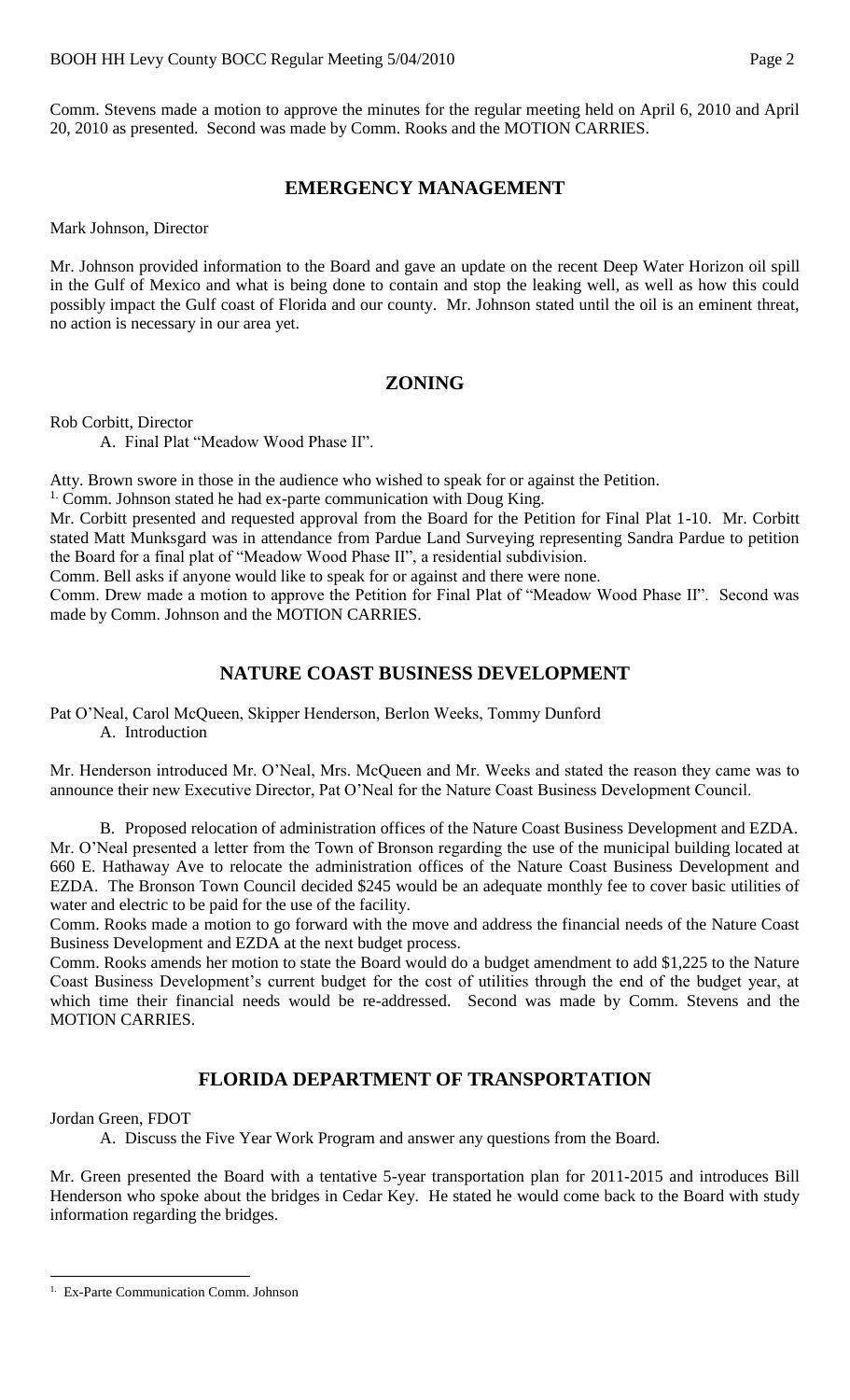Toni Collins spoke and complemented Mr. Green and Whitehurst Construction regarding the construction of the bike path on Manatee Springs Road.

## **LEVY COUNTY VISITORS BUREAU**

Carol McQueen, Levy County Visitors Bureau

A. Notification of National Travel and Tourism Week – May 8 through 16, 2010.

Mrs. McQueen announced National Travel and Tourism Week is May 8 through 16, 2010. She also gave information about Visit Florida, the private public corporation which markets Florida to the world and invited everyone to visit the trade show booth on display in the courthouse lobby for the month of May. Brochures are available at the booth.

Mrs. McQueen stated there will be a mandatory workshop meeting for grants for festival and events this Thursday at 1:00 P.M. at the Agriculture center across from the Road Department.

#### **CORRESPONDENCE**

Heather Lombardo

A. Proposed changes to the Levy County Transportation Disadvantaged Local Coordinated Board.

Mrs. Lombardo requests approval for the following proposed changes to the Levy County Transportation Disadvantaged Local Coordinated Board:

| <b>Primary Voting Member</b> | <b>Alternate Voting Member</b> |
|------------------------------|--------------------------------|
| Elaine Carter                | Eva Hipp                       |

Comm. Drew made a motion to approve the changes to the Levy County Transportation Disadvantaged Local Coordinated Board as presented. Second was made by Comm. Johnson and the MOTION CARRIES.

#### **ROAD DEPARTMENT**

Bruce Greenlee, Administrative Superintendent

A. Request approval of revised Traffic Signal Maintenance and Compensation Agreement.

Mr. Greenlee requested approval from the Board of the revised Traffic Signal Maintenance and Compensation Agreement, Resolution 2010-21, which amends Resolution 2010-07. Comm. Stevens made a motion to approve Resolution 2010-21. Second was made by Comm. Rooks and the MOTION CARRIES.

B. Amendment of bid tabulations for blasting.

Mr. Greenlee presented the following corrected blasting bids and requests acceptance and approval by the Board for the low bid:

| Austin Powder Co. | Orica USA, Inc. |
|-------------------|-----------------|
| \$25,522.50       | \$22,997.50     |

Comm. Stevens made a motion to approve the low bid. Second was made by Comm. Rooks and the MOTION CARRIES.

C. Letter that will be submitted to FDOT for the Enhancement Schedule.

Mr. Greenlee requests the signature of the Board Chairperson for the letter to be submitted to FDOT for the Enhancement Schedule.

Comm. Rooks made a motion to approve the Board Chairperson signing the letter. Second was made by Comm. Stevens and the MOTION CARRIES.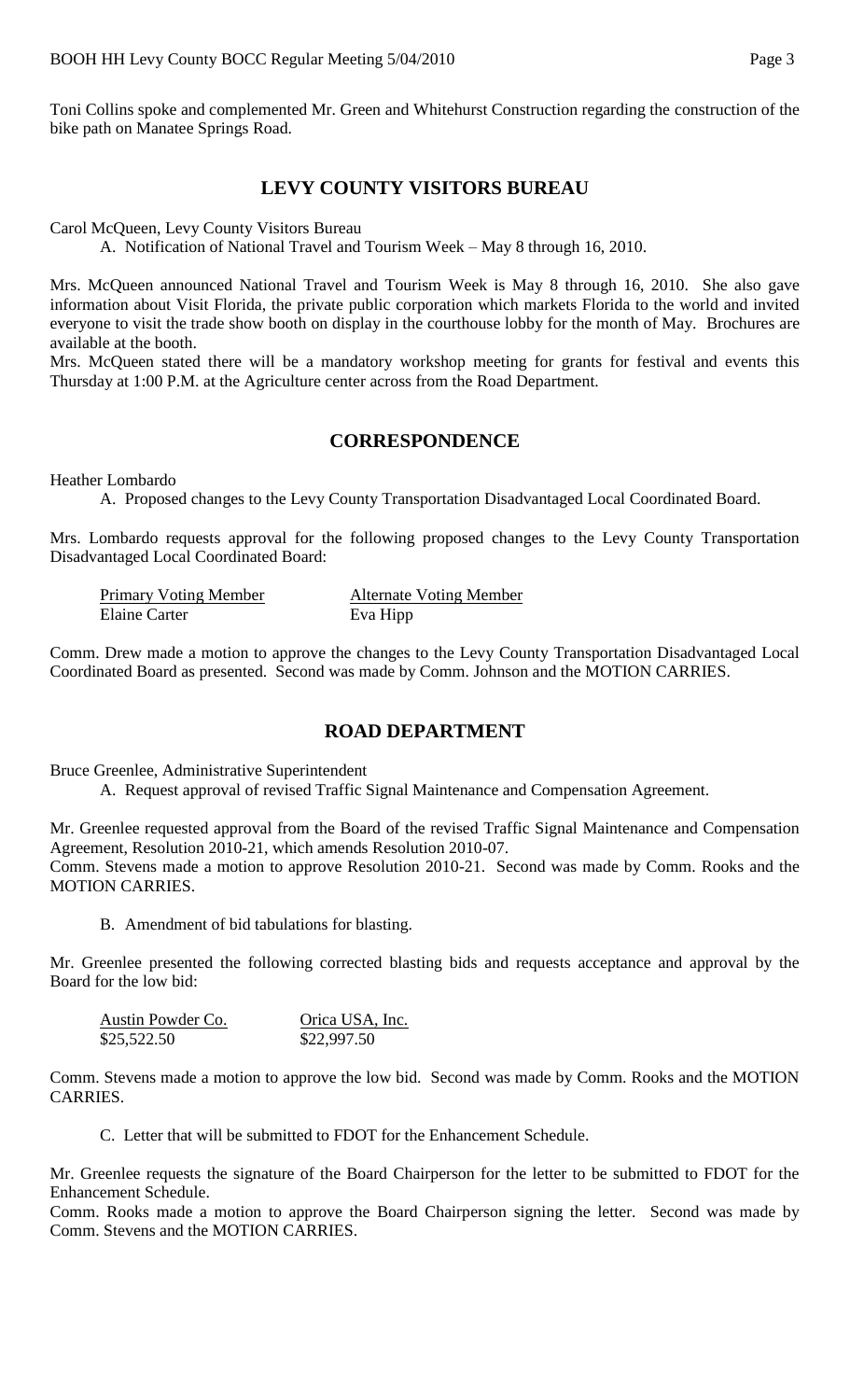# **COMMISSIONERS' REPORTS**

Comm. Drew gave follow-up information in addition to the information given by Mark Johnson from Emergency Management regarding the South Levy/Yankeetown area gathering wildlife rescue supplies and instructed those wanting to assist could contact Town Hall in Yankeetown.

#### Comm. Rooks

A. Adopt Resolution 2010-24 joining with the City of Cedar Key in requesting the dedication of a portion of State Road 24 in the memory of Lance Corporal Brian Buesing.

Comm. Rooks introduced Mr. and Mrs. Buesing, parents of Lance Corporal Brian Buesing, Bruce Borders and Ivan Chubb. She explained Lance Corporal Brian Buesing, a resident of Cedar Key gave the ultimate sacrifice while serving his country in Iraq in 2003.

Comm. Rooks makes motion to approve Resolution 2010-24 dedicating a portion of SR 24 in the memory of Lance Corporal Brian Buesing. Second was made by Comm. Drew and the MOTION CARRIES.

Mr. Borders explains there has been a delay with the memorial road sign with DOT and questions Mr. Green and Mr. Henderson about this. Comm. Rooks asks Mr. Green to check into why the memorial sign has been delayed and call her with his findings.

Comm. Rooks announced on May 30<sup>th</sup> at the Cedar Key Cemetery at 1:00 P.M., there will be a Memorial Day Ceremony and on May 31<sup>st</sup> there will also be a Memorial Day Ceremony at 1:00 P.M. in Bronson at the Rosemary Hill Cemetery.

Comm. Rooks gave an update on Legislature and stated Library funding was granted at the same level as last year at \$21.5 million. The Solid Waste Small County Grants were funded at \$2.4 million. The Fiscally Constraints funded at \$27.95 million. The DJJ Pre-Trial Offset was funded the same as previously. The SCOP Program was funded at \$21 million. The talk of closing down prisons went away and the Composting Mandate was repealed.

Comm. Rooks asks to put an item regarding the CLM Workforce Connection on the next agenda.

Comm. Rooks gave an update on the last FWC meeting and stated the proposed language was accepted regarding Class I and Class II animals. Their request was to add Zoning requirements for anyone wanting to get a Class I or II animal permit. Information is to be made public if Class I or Class II animals are on the property.

Comm. Stevens announced the Tri-County Pregnancy fundraiser at Rhino Outdoors this past weekend was a success and thanked all who attended and participated.

# **NON-AGENDA ITEM**

Comm. Stevens made a motion to hear a non-agenda item. Second was made by Comm. Rooks and the MOTION CARRIES. Comm. Bell votes NO.

Comm. Stevens stated he had read in the newspaper and also heard on the radio about a Supreme Court Justice ruling the National Day of prayer unconstitutional. He stated the National Day of Prayer goes back to 1775 and President Reagan had signed into law the observance of a National Day of Prayer in 1988 to be on the first Thursday in May.

Comm. Stevens made a motion for the Board to accept Proclamation 2010-27 recognizing May 6<sup>th</sup> as National Day of Prayer in Levy County. Second was made by Comm. Rooks and the MOTION CARRIES.

Comm. Bell announces many of the municipalities will be observing the National Day of Prayer.

Mr. Moody stated Juanita Melicar has called for a time to observe the National Day of Prayer here at the courthouse at noon on Thursday, May  $6<sup>th</sup>$  at the flagpole.

The meeting recessed at 10:44 The meeting reconvened at 10:57